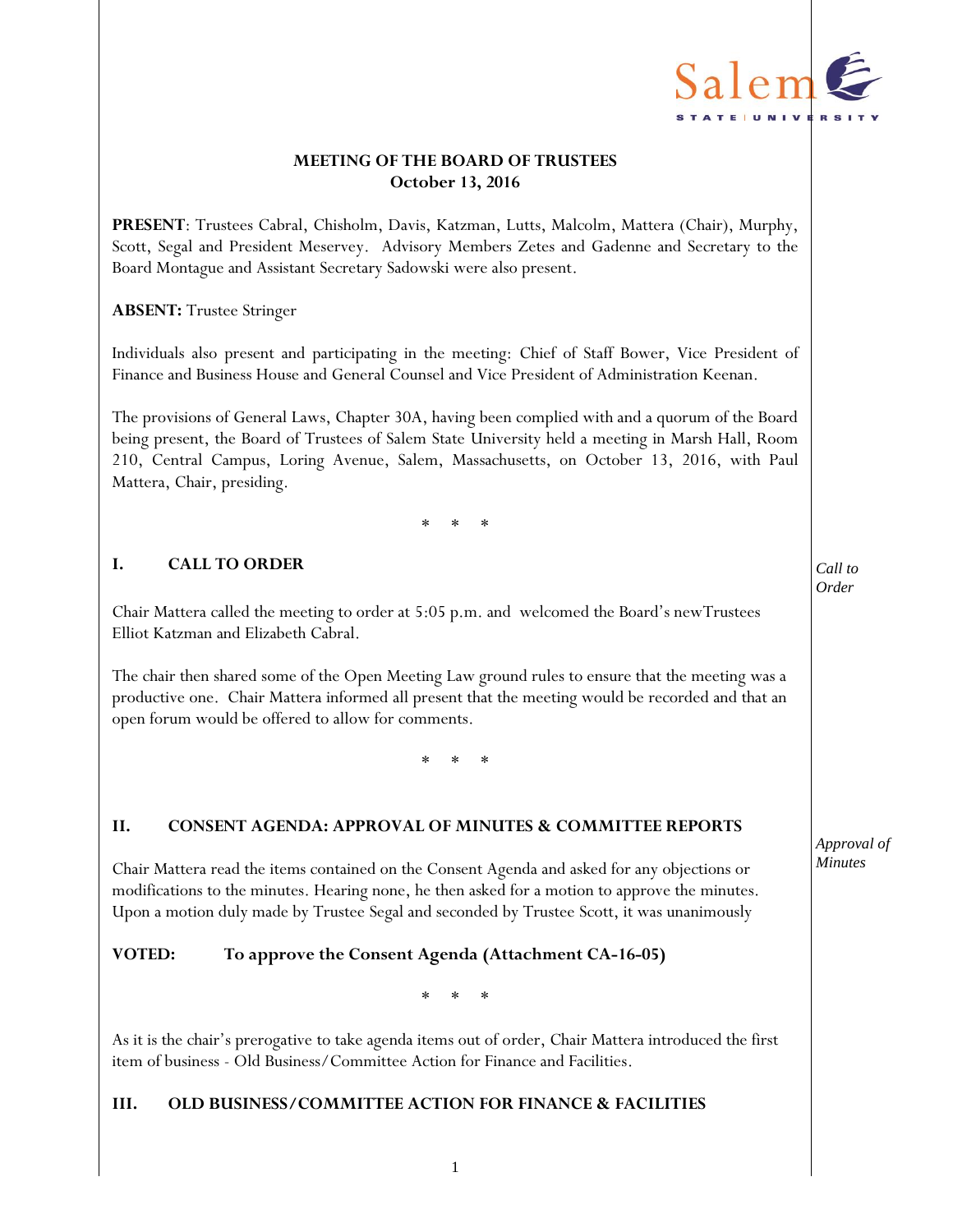**Salem State University Sustainability Special Committee:** Chair Mattera referred to the June 8, 2016, Board meeting when the Board requested additional information to consider and better understand the financial risk of energy investments. Chair Mattera called on Trustee Lutts, who chairs both the Finance and Facilities Committee and the SSU Sustainability Special Committee, to provide the Board with an update.

Trustee Lutts reviewed the timeline of events associated with the creation of the committee and consideration of the divestment issue (see Timeline of Significant Events Associated with Consideration of Divestment from Fossil Fuels attachment). There was agreement among the Trustees that some changes should be made to the university's investment policy.

Chair Mattera asked if there was a motion and Trustee Lutts duly made the following motion which was recommended by the Finance and Facilities Committee, and seconded by Trustee Malcolm:

**MOTION: The Finance and Facilities Committee hereby recommends that the Board of Trustees approve a revision to the investment policy to add to the list of prohibited investments: equity and/or fixed income securities in companies that extract coal and/or tar sands. This would preclude Salem State University from investing in at least half of the companies on the Carbon Underground 200 list [http://fossilfreeindexes.com/research/the-carbon](http://fossilfreeindexes.com/research/the-carbon-underground)[underground](http://fossilfreeindexes.com/research/the-carbon-underground) In addition, the university's investment advisors are instructed to invest in alternative and/or renewable energy companies, consistent with the parameters of the investment policy, as they deem financially prudent. Further, the committee recommends that the Board of Trustees revisit this issue in five years' time, or earlier as economic, climate, or other circumstances may warrant. This policy change would be part of a broad strategy to mitigate climate change recommended by the Trustee Sustainability Special Committee in its 2016 report.** 

> **The president and other officers of the university are hereby authorized to do all things and take all actions deemed necessary to implement this decision.**

> **Salem State University Sustainability Special Committee 2016 Recommendations**

**1) Greenhouse gas emissions and reduction targets: Salem State University has made a commitment through the Presidents' Climate Commitment of Second Nature to be carbon neutral by 2050 – we are reaffirming this commitment. In addition, we need to set interim goals and these goals will be determined as we prepare the report due to Nature in January of 2017. The expectation is that we will have goals set to reduce our carbon footprint by 50% and 75% at dates certain.**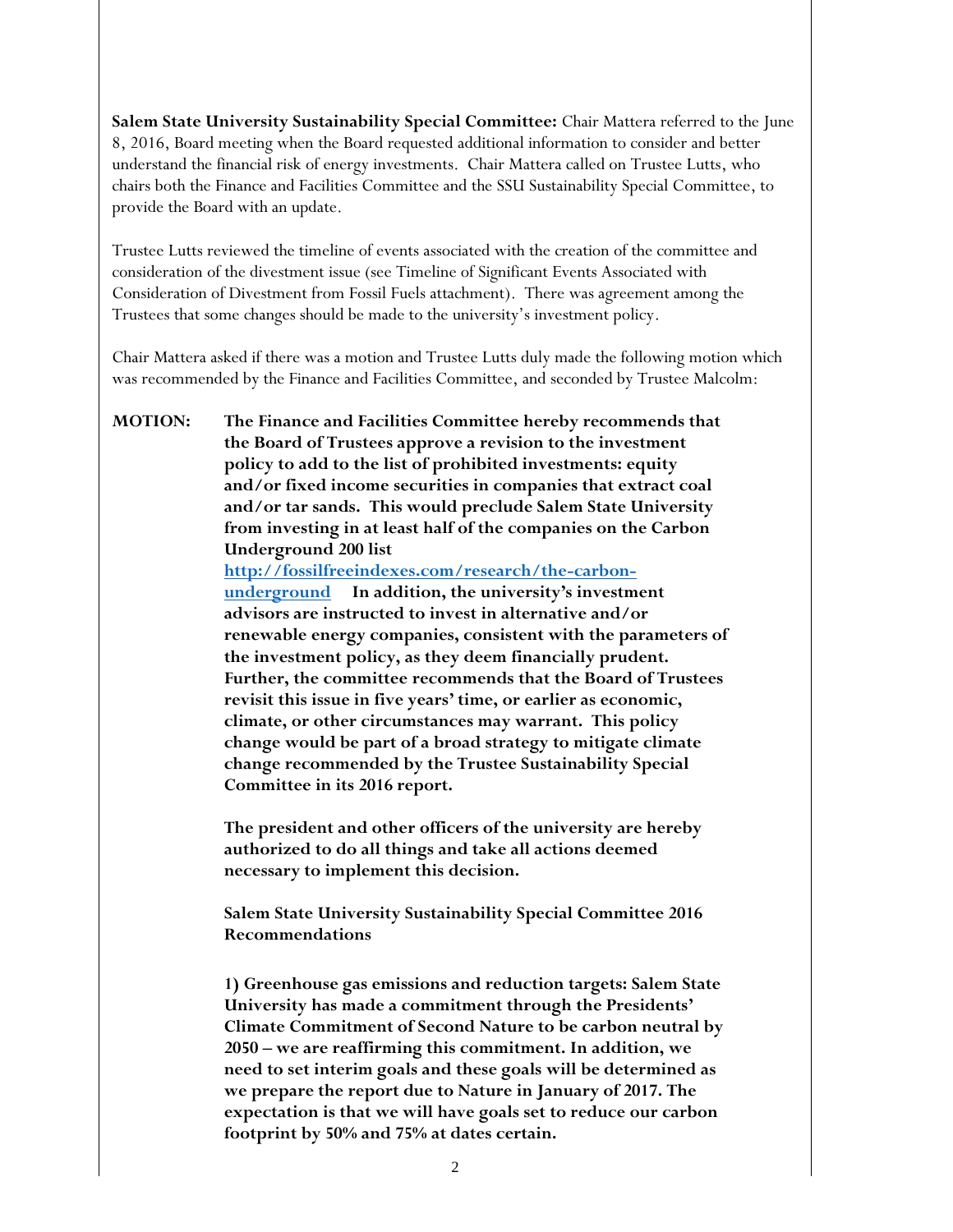**2) Transportation: A significant portion of the greenhouse gas emissions are tied to transportation and the goals above will be directly related to our ability to reduce the use of private vehicles by our community. To support this effort, Salem State will focus on increased use of alternative transportation such as public transportation (including advocacy for a South Salem train stop) and creating a bike friendly environment with bike racks and lanes. Further increasing on-campus housing will reduce the number of students commuting to campus and our goal is to increase on-campus housing to 50% of full-time undergraduates within 8 – 10 years.** 

**3) LEED building: We will strive to achieve LEED Gold for all new construction on campus and LEED Silver where possible with renovations. Further we will dedicate a portion of capital improvement funds for energy reduction and/or other sustainable goals each year and add a criterion to our rating system for project prioritization to include benefits to sustainability.** 

**4) Waste disposal and purchasing: We will continue to expand our recycling efforts through actions such as single stream recycling. Data will be collected to baseline our current efforts and to set goals by January 2017. For Purchasing, we did not address this element and will incorporate it into our work due to Second Nature in January 2017.** 

**5) Finance and Socially Responsible Investing: The recommendation to the Trustees is to:** 

**a) Instruct our financial advisors not to invest any direct holdings in the coal industry (we do not currently have such investments). This would be in effect immediately, and would result in the permanent elimination of 100 of the "Carbon 200" companies from our investment portfolio.** 

**b) Instruct our financial advisors to consider further divestment from direct holdings in the balance of the "Carbon 200" (Fossil Fuel Free) companies to the extent the advisors believe it is financially prudent with the goal of achieving full divestment in five years.** 

**c) Instruct our financial advisors to invest in alternative energy companies/efforts to the extent the advisors believe it is financially prudent.** 

**6) Education, research, and community outreach: We will support the development of certificate and degree programs that prepare our graduates to work in the fields of sustainability. The plan for such programming will be incorporated into our university strategic plan which will be developed during AY16-17. We will also establish programs on campus to educate our community (campus and beyond) regarding the importance of sustainability and the social and economic consequences of climate change. This work will be**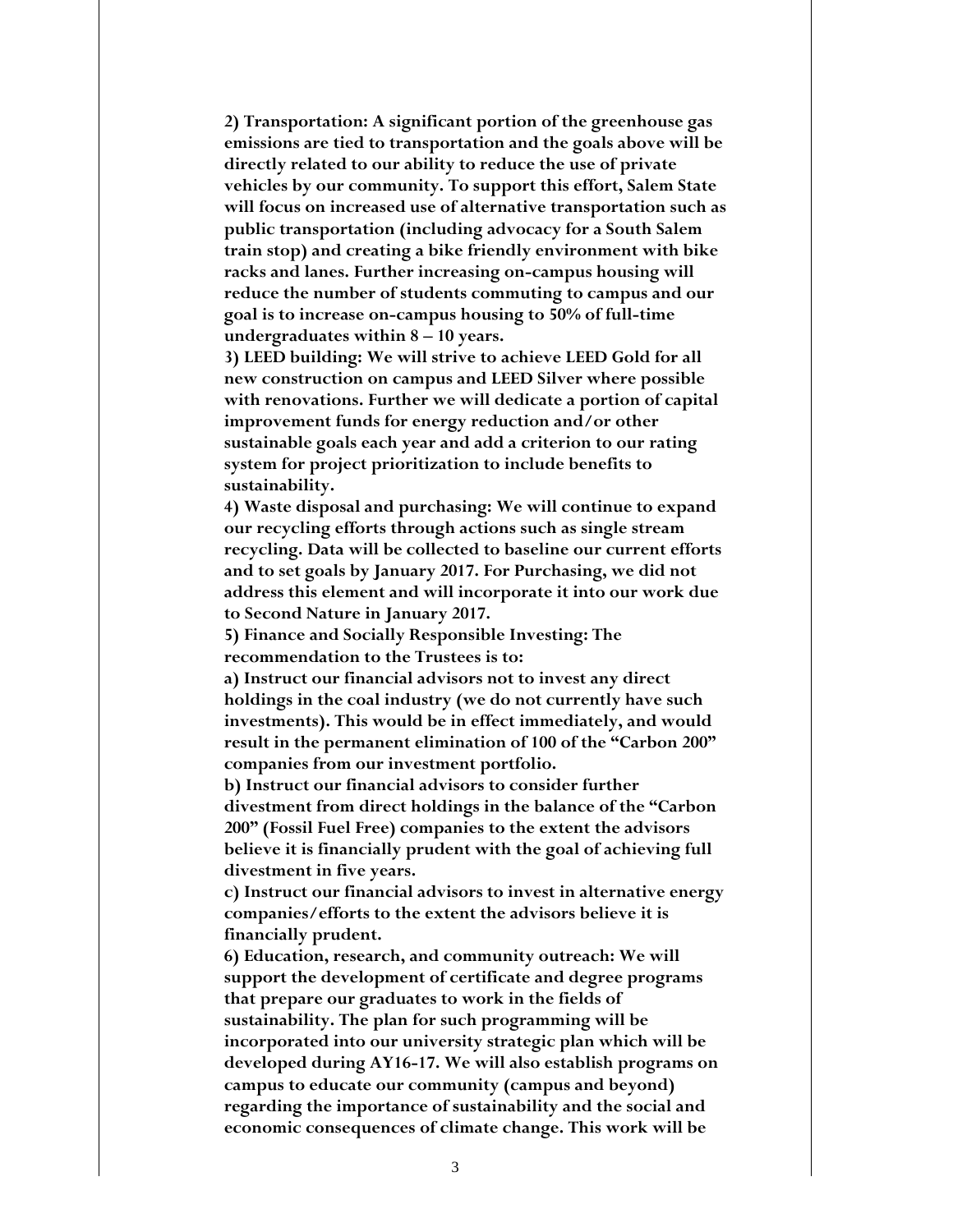**incorporated into our Talent Development Programming and special programs offered by our academic and student life programming. 7) We will create metrics for and assess the climate resiliency of our campus.** 

Trustee Lutts then immediately offered an amendment to the motion by inserting after the words "In addition, the university's investment advisors are instructed to" the words "consider further divestment from direct holdings in the balance of the Carbon Underground 200 list to the extent the advisers believe it is financially prudent, and to" so that the first paragraph of the motion would now read:

**MOTION: The Finance and Facilities Committee hereby recommends that the Board of Trustees approve a revision to the investment policy to add to the list of prohibited investments: equity and/or fixed income securities in companies that extract coal and/or tar sands. This would preclude Salem State University from investing in at least half of the companies on the Carbon Underground 200 list [http://fossilfreeindexes.com/research/the-carbon](http://fossilfreeindexes.com/research/the-carbon-underground)[underground](http://fossilfreeindexes.com/research/the-carbon-underground) In addition, the university's investment advisors are instructed to consider further divestment from direct holdings in the balance of the Carbon Underground 200 list to the extent the advisers believe it is financially prudent, and to invest in alternative and/or renewable energy companies, consistent with the parameters of the investment policy, as they deem financially prudent. Further, the committee recommends that the Board of Trustees revisit this issue in five years' time, or earlier as economic, climate, or other circumstances may warrant. This policy change would be part of a broad strategy to mitigate climate change recommended by the Trustee Sustainability Special Committee in its 2016 report.** 

> **The president and other officers of the university are hereby authorized to do all things and take all actions deemed necessary to implement this decision.**

At this point in the meeting Chair Mattera opened the discussion to public comments and called for Open Session.

**Open Forum on Sustainability Recommendations:** Chair Mattera announced an Open Forum and the following individuals offered comments in support of divestment: Alumni Fred Looper, students Natasha Manyak, Mirwais Anwar, Daniel Veira and faculty Noel Healy, Steve Young and Avi Chomsky.

Chair Mattera thanked the group for its comments and returned to the regular portion of the Board meeting. He reminded the Trustees that there was an amended motion with a second pending.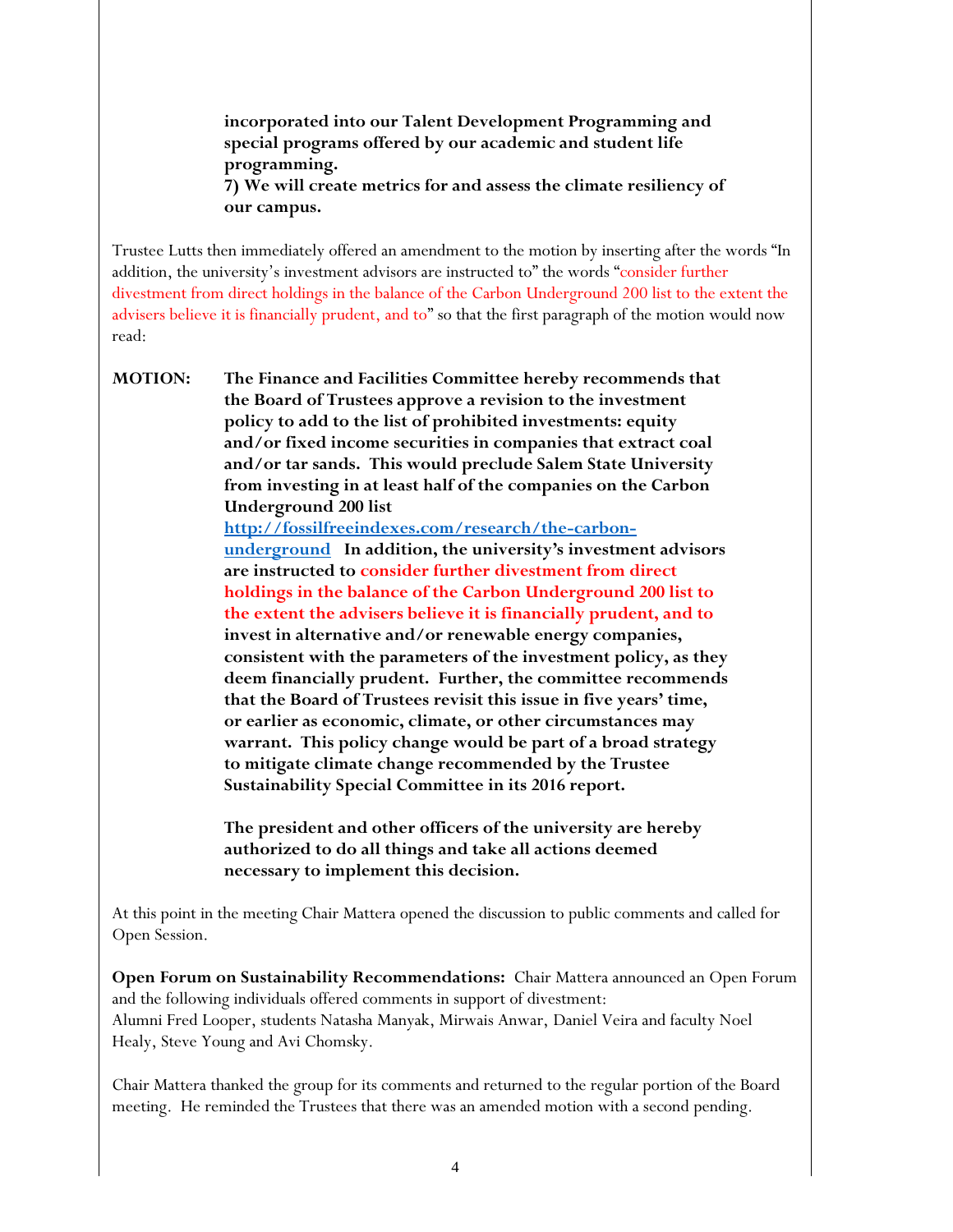Following a brief discussion Trustee Lutts offered a further amendment to the predicate motion. Upon the motion duly made by Trustee Lutts and seconded by Trustee Malcolm it was unanimously

**VOTED: The Finance and Facilities Committee hereby recommends that the Board of Trustees approve a revision to the investment policy to add to the list of prohibited investments: equity and/or fixed income securities in companies that extract coal and/or tar sands. This would preclude Salem State University from investing in at least half of the companies on the Carbon Underground 200 list [http://fossilfreeindexes.com/research/the](http://fossilfreeindexes.com/research/the-carbonunderground)[carbonunderground.](http://fossilfreeindexes.com/research/the-carbonunderground) In addition, the university's investment advisors are instructed to consider further divestment from direct holdings in the balance of the Carbon Underground 200 list to the extent the advisers believe it is financially prudent, with the goal of achieving full divestment. The advisors are further instructed to invest in alternative and/or renewable energy companies, consistent with the parameters of the investment policy, as they deem financially prudent. Further, the committee recommends that the Board of Trustees revisit this issue through the Finance and Facilities Committee regular meetings with our financial advisors, or earlier as economic, climate, or other circumstances may warrant. This policy change would be part of a broad strategy to mitigate climate change recommended by the Trustee Sustainability Special Committee in its 2016 report.**

> **The president and other officers of the university are hereby authorized to do all things and take all actions deemed necessary to implement this decision.**

**Salem State University Sustainability Special Committee 2016 Recommendations**

**1) Greenhouse gas emissions and reduction targets: Salem State University has made a commitment through the Presidents' Climate Commitment of Second Nature to be carbon neutral by 2050 – we are reaffirming this commitment. In addition, we need to set interim goals and these goals will be determined as we prepare the report due to Nature in January of 2017. The expectation is that we will have goals set to reduce our carbon footprint by 50% and 75% at dates certain. 2) Transportation: A significant portion of the greenhouse gas emissions are tied to transportation and the goals above will be** 

*Old Business Committee Action – For Finance & Facilities –*

*Vote to establish the goal of full divestment from fossil fuels.*

**directly related to our ability to reduce the use of private**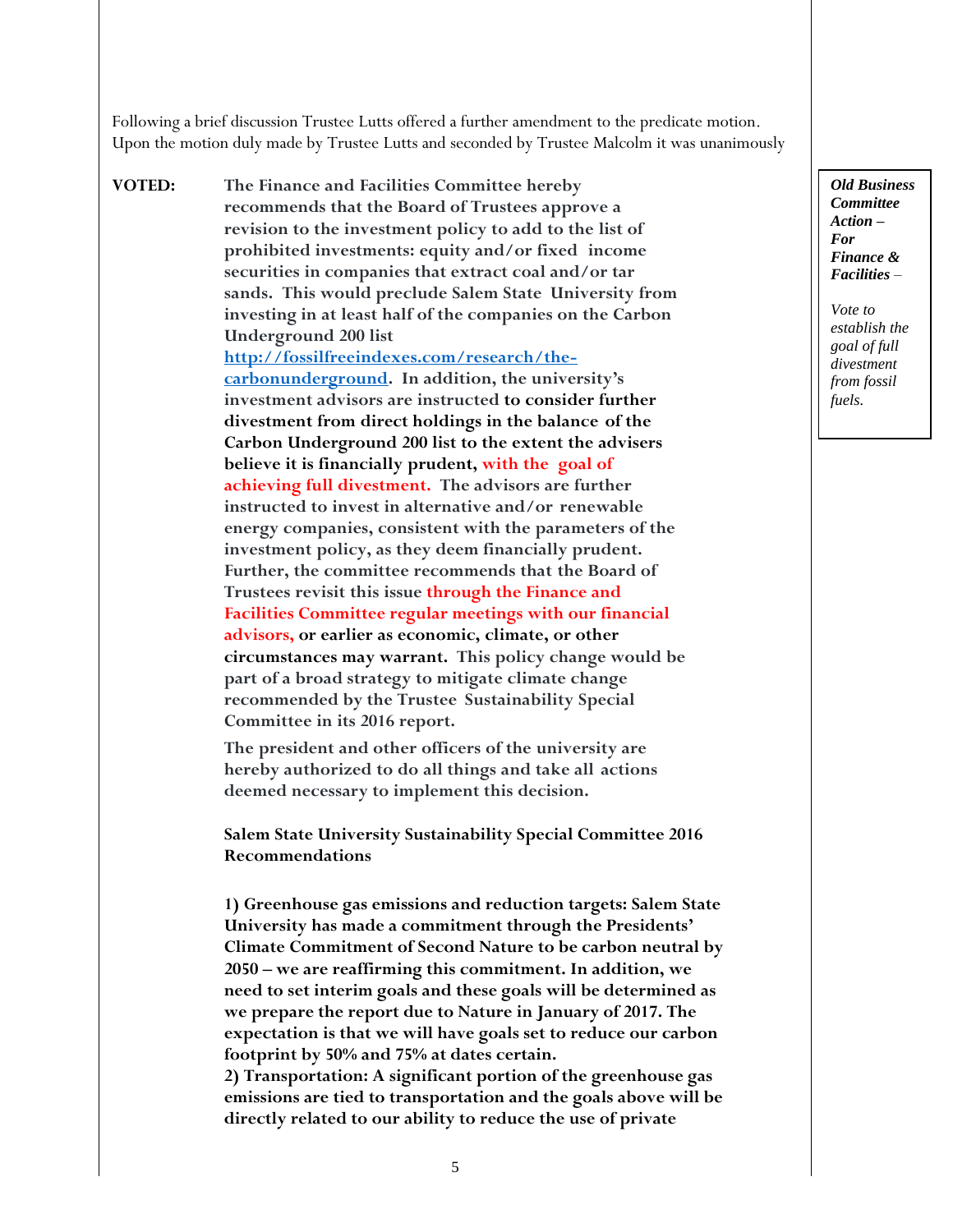**vehicles by our community. To support this effort, Salem State will focus on increased use of alternative transportation such as public transportation (including advocacy for a South Salem train stop) and creating a bike friendly environment with bike racks and lanes. Further increasing on-campus housing will reduce the number of students commuting to campus and our goal is to increase on-campus housing to 50% of full-time undergraduates within 8 – 10 years.** 

**3) LEED building: We will strive to achieve LEED Gold for all new construction on campus and LEED Silver where possible with renovations. Further we will dedicate a portion of capital improvement funds for energy reduction and/or other sustainable goals each year and add a criterion to our rating system for project prioritization to include benefits to sustainability.** 

**4) Waste disposal and purchasing: We will continue to expand our recycling efforts through actions such as single stream recycling. Data will be collected to baseline our current efforts and to set goals by January 2017. For Purchasing, we did not address this element and will incorporate it into our work due to Second Nature in January 2017.** 

**5) Finance and Socially Responsible Investing: The recommendation to the Trustees is to:** 

**a) Instruct our financial advisors not to invest any direct holdings in the coal industry (we do not currently have such investments). This would be in effect immediately, and would result in the permanent elimination of 100 of the "Carbon 200" companies from our investment portfolio.** 

**b) Instruct our financial advisors to consider further divestment from direct holdings in the balance of the "Carbon 200" (Fossil Fuel Free) companies to the extent the advisors believe it is financially prudent with the goal of achieving full divestment in five years.** 

**c) Instruct our financial advisors to invest in alternative energy companies/efforts to the extent the advisors believe it is financially prudent.** 

**6) Education, research, and community outreach: We will support the development of certificate and degree programs that prepare our graduates to work in the fields of sustainability. The plan for such programming will be incorporated into our university strategic plan which will be developed during AY16-17. We will also establish programs on campus to educate our community (campus and beyond) regarding the importance of sustainability and the social and**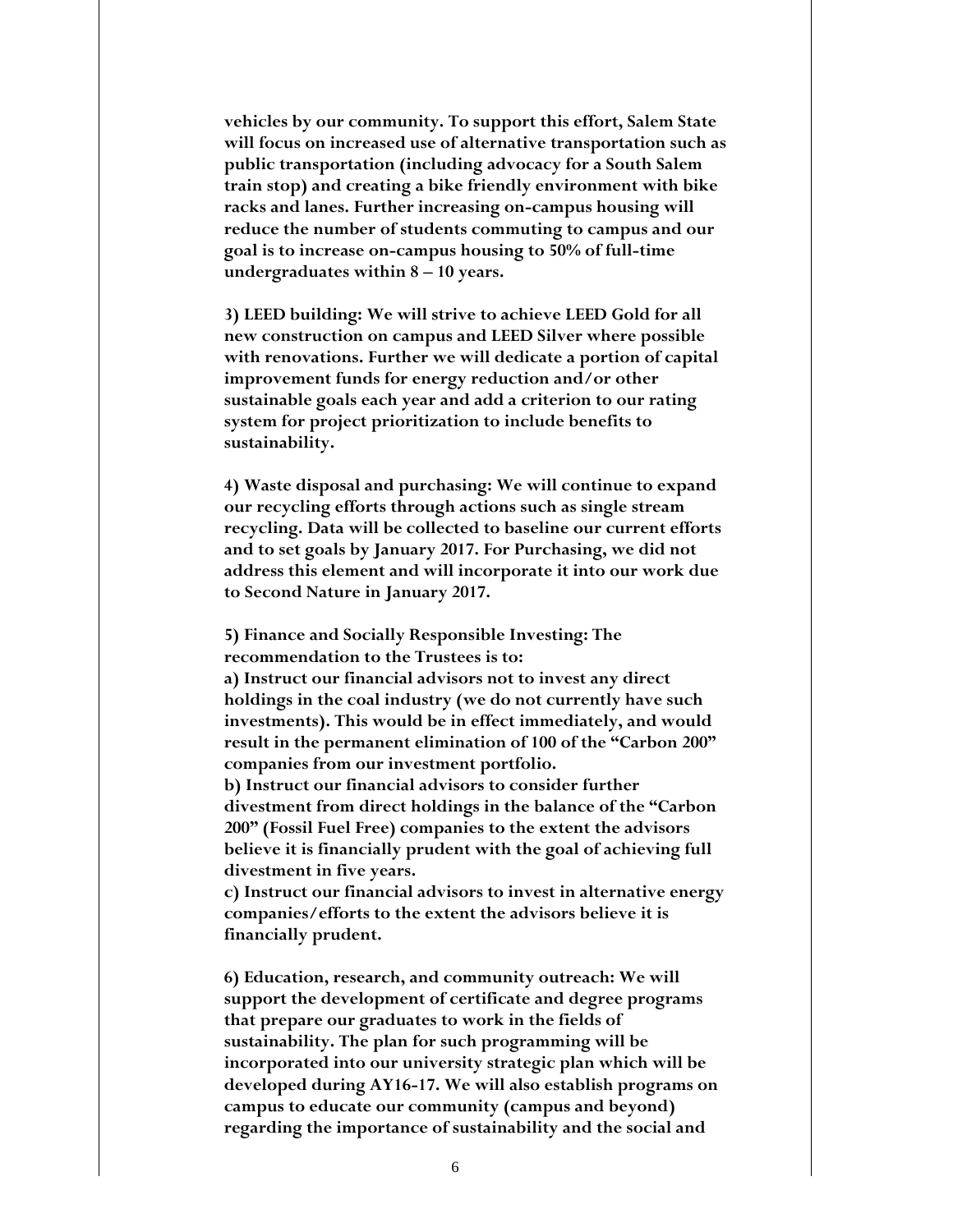**economic consequences of climate change. This work will be incorporated into our Talent Development Programming and special programs offered by our academic and student life programming.** 

**7) We will create metrics for and assess the climate resiliency of our campus.** 

### **IV. COMMITTEE ACTIONS (excluding Finance & Facilities):**

**Risk Management & Audit**: Chair Mattera invited Trustee Segal to present the motion pertaining to the FY 16 Salem State University audited financial statements and related materials. Upon a motion duly made by Trustee Segal and seconded by Trustee Davis it was unanimously

**VOTED: The Board of Trustees of Salem State University hereby accepts the draft of the package entitled Salem State University Financial Statements and Management Discussions and Analysis June 30, 2016 and 2015 (Attachment A) which are substantially complete. This package includes the independent auditor's report and various supplementary information. Further, the Board of Trustees delegates authority to accept the final financial statement package to vice president Karen House, with the proviso that substantive changes from the draft statements, if any, be discussed first with the chair of the Risk Management and Audit committee.**

Trustee Segal then offered the following motion pertaining to the FY16 Uniform Guidance audit (previously known as A-133, primarily the Federal financial aid audit) and the motion was seconded by Trustee Murphy and it was unanimously

**VOTED: The Board of Trustees of Salem State University hereby accepts the draft Salem State University Independent Auditor's Reports as Required by Uniform Guidance and Government Auditing Standards and related information for the fiscal year ending June 30, 2016 (Attachment B). further, the Board of Trustees delegates authority to accept the final report to vice president Karen House, with the proviso that substantive changes from the draft report, if any, be discussed first with the chair of the Risk Management and Audit committee.**

**Academic Affairs & Student Life:** Trustee Davis then introduced the Academic Affairs and Student Life tenure motions which were taken in consecutive order:

Upon a motion duly made by Trustee Davis and seconded by Trustee Chisholm it was unanimously

**VOTED: To recommend to the full board the personnel action for Jacqueline Landau to be promoted to the rank of full professor as presented.** 

#### *Risk Management & Audit*

*Acceptance of FY16 Audit & FY16 Uniform Guidance Audit*

> *Academic Affairs & Student Life*

*MSCA Personnel & Tenure Actions Re: Landau, Healy & Nixon*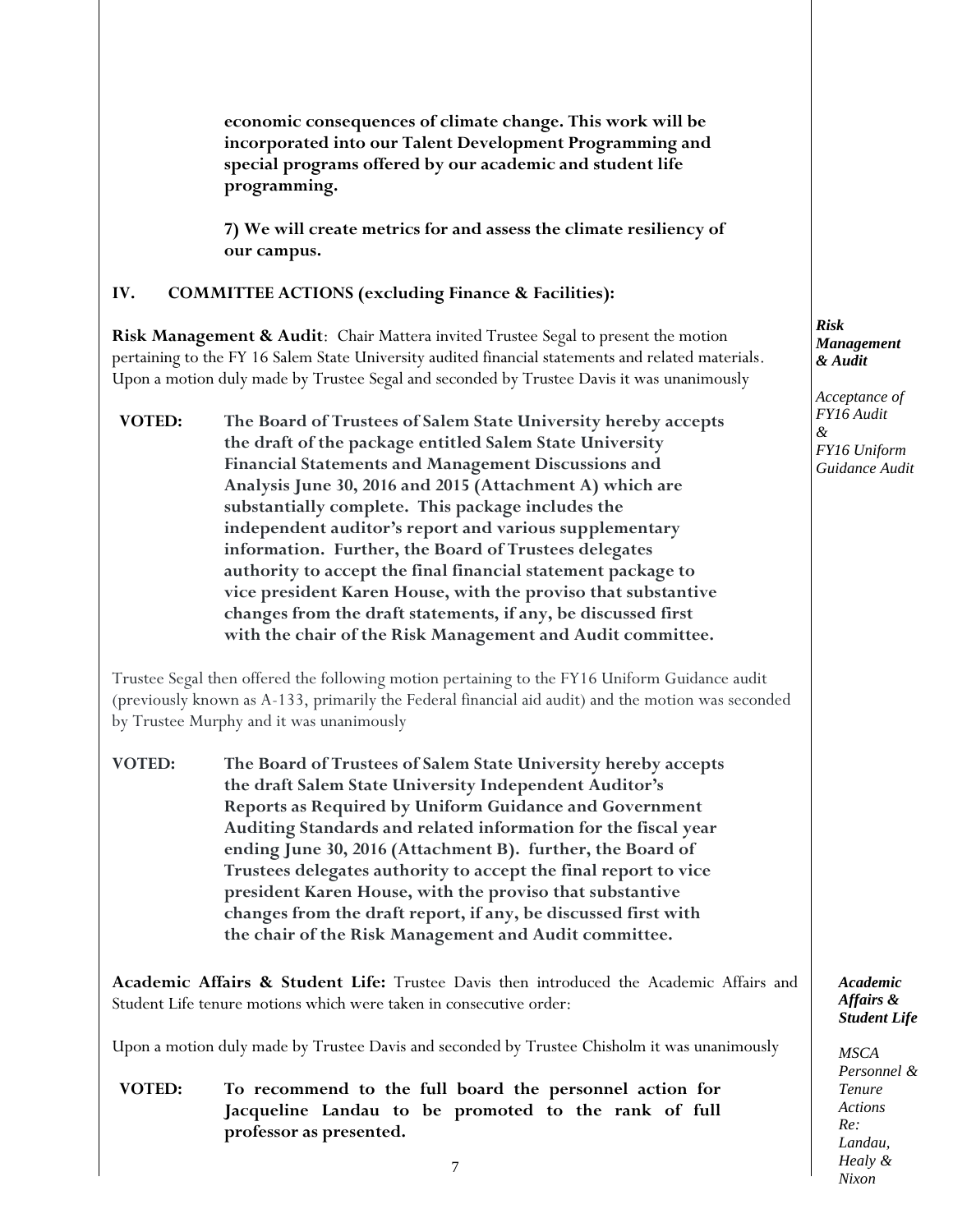Upon a motion duly made by Trustee Davis and seconded by Trustee Chisholm it was unanimously

# **VOTED: To recommend to the full board the personnel action for Thomas Healy to be appointed associate professor emeritus as presented.**

Upon a motion duly made by Trustee Davis on behalf of the Committee and seconded by Trustee Chisholm it was

| <b>VOTED:</b> | To recommend to the full board the personnel action that Jude   |
|---------------|-----------------------------------------------------------------|
|               | Nixon be granted the right to "take up" a faculty appointment   |
|               | at the rank of professor in the English Department with tenure, |
|               | retroactively, as presented and as per MSCA collective          |
|               | bargaining agreement then in effect, Article XX, Section M.     |

| Voted for:     | Cabral, Chisholm, Davis, Lutts, Mattera, Murphy, Scott and Segal |
|----------------|------------------------------------------------------------------|
| Voted against: | None                                                             |
| Abstained:     | Malcolm                                                          |

**Executive Committee:** Chair Mattera explained that the motion pertaining to Executive Session minutes generally concerns acquisitions which are no longer active and may now be made public. Chair Mattera reviewed the minutes for consideration, hearing no questions and with no further discussion he called for a motion. Upon a motion duly made by Trustee Scott and seconded by Trustee Davis, it was unanimously

# **VOTED: That the Board of Trustees approve the following Executive Session minutes for publication:**

**September 5, 2007 September 19, 2007 April 23, 2008 September 24, 2008 April 1, 2009 June 3, 2009 November 4, 2009 November 18, 2009 February 3, 2010 February 12, 2014 April 9, 2014 September 17, 2014 November 19, 2014 October 8, 2014 December 3, 2014 February 4, 2015 February 11, 2015 April 15, 2015**

*Executive*

*Executive Session Minutes & Delegation of Commencement Authority to the President*

Chair Mattera explained that the next matter of business concerned the delegation of authority to the president in consultation with the chair to plan Commencement activities. In the past, this was a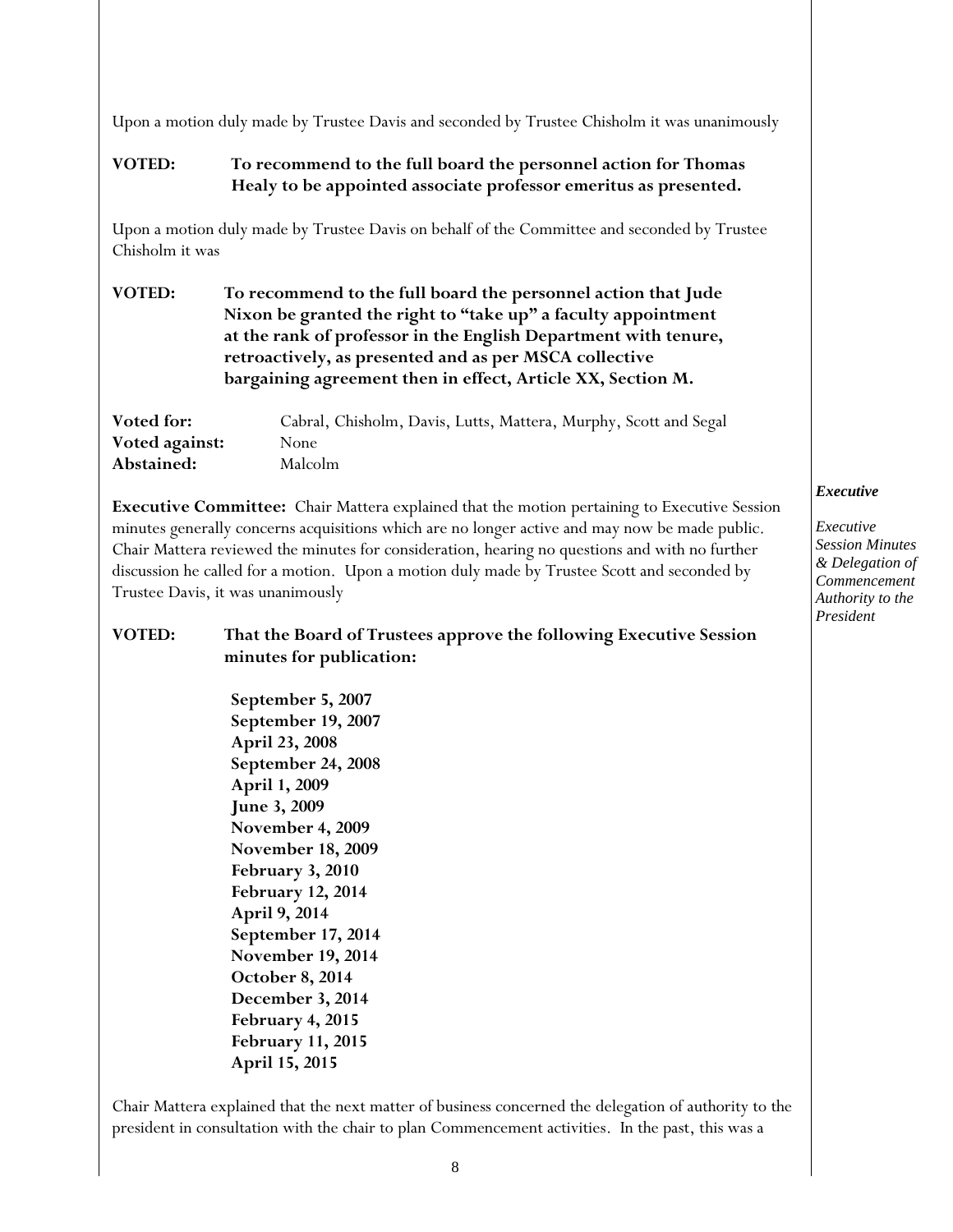motion that would be voted on annually however that tended to delay event planning and necessary actions. Trustee Scott offered the motion which was seconded by Trustee Chisholm and it was unanimously

**VOTED: That the Salem State University Board of Trustees hereby authorizes the president in consultation with the chair to pursue and plan for Commencement activities, including the recruitment and solicitation of individuals to provide the keynote address at each of the ceremonies and at least one individual for receipt of an honorary degree in keeping with the University's established criteria.**

> **This action shall be effective immediately upon its approval by the Board of Trustees.**

> > \* \* \*

#### **V. REPORT OF THE PRESIDENT**

President Meservey shared a draft score card (attached) with the Trustees and noted that card was marked "preliminary" as several of the items are not final yet. Enrollments have declined one percent across the board. We are not alone in this as the Board of Higher Education community colleges are down five percent. UMass is up but only one percent. Our four-year graduation rate is up eight percent. We have a number of areas without metrics including student satisfaction, civic engagement, deferred maintenance that still need to be completed.

President Meservey noted that we are continuing our Campus Climate survey and called attention to the AGB Board of Directors' Statement on Campus Climate, Inclusion, and Civility (attached) for the Trustees review.

\* \* \*

#### **VI. REPORT OF THE CHAIR**

.

Chair Mattera shared that he was recently appointed to the Board of Higher Education (BHE) and is the state universities' segmental representative. He reflected on his experience at a recent board meeting. The BHE is the statutorily created agency in Massachusetts responsible for defining the mission of and coordinating the Commonwealth's system of public higher education and its institutions. The BHE works to create and maintain a system of public higher education which provides Massachusetts citizens with the opportunity to participate in academic and educational programs for their personal betterment and growth, to contribute to the area's existing base of research and knowledge, and to contribute to the Commonwealth's future economic growth and development.

\* \* \*

#### **VII. NEW BUSINESS**

*Report of the President*

*Report of the Chair*

*New Business*

*Approval of Presidential Review Committee*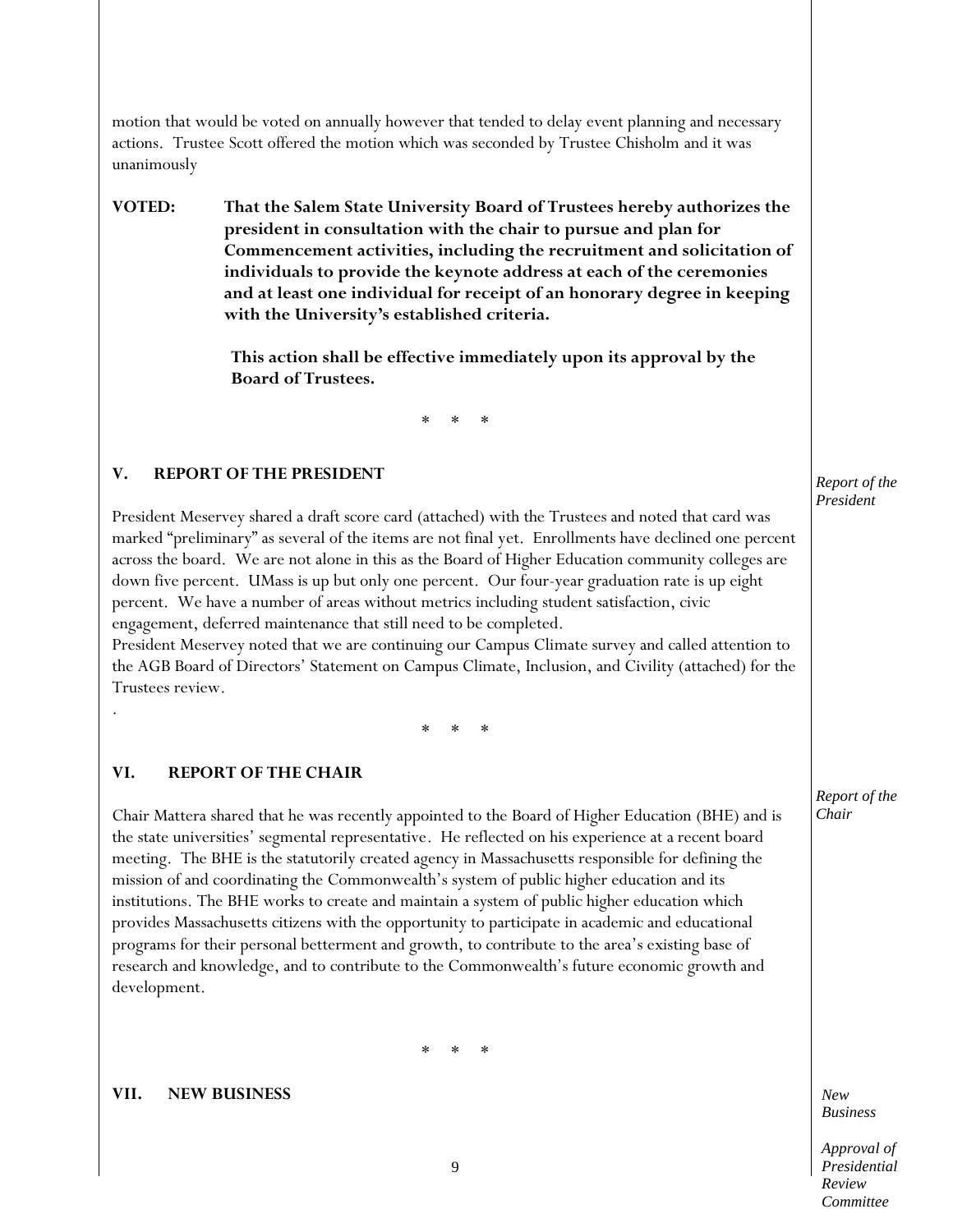**Presidential Review Committee –** Trustee Davis shared that she has been honored to serve on the Presidential Review Committee (PRC) for the three years and as its chair for the past two years. In the past the PRC's report has been 14 pages however this year Commissioner Santiago requested that the committee contain its remarks to two pages. Trustee Davis informed the Board that it is an extremely positive report that the committee believes accurately reflects President Meservey's exemplary institutional leadership. Trustees Segal and Chisholm echoed Trustee Davis' comments. The report is attached in its entirety. With no further comment or discussion Trustee Davis offerered the following motion which was seconded by Trustee Chishom and it was unanimously

# **VOTED: That the Board of Trustees Trustees accepts the annual review of President Patricia Maguire Meservey for 2015-2016 as presented by the Presidential Review Committee to be submitted to the Board of Higher Education.**

**Strategic Planning** – President Meservey explained that the Strategic Planning process will be undertaken by the Collaboration Committee. The Department of Higher Education (DHE) is now exercising authority to approve strategic plans. We will be bringing drafts of the plan to the Board at future meetings; expect to have the Salem State Board of Trustees approve the plan in June and then the DHE Board will approve next October.

President Meservey then introduced the Collaboration Committee Co-chairs Professor Monica Leisy and Assistant Dean Nate Bryant who presented an overview of the Strategic Planning Process including the members of the committee, the overall task and established guiding principles. Mention was also made of how the process is organized and how the community is being engaged. President Meservey added that Trustee Murphy is the Board liaison to the strategic planning process. (Strategic Planning Process Overview Attachment)

\* \* \*

# **VII. Open Forum**

Chair Mattera announced the next portion of the meeting would be Open Forum and called for questions and comments from the floor. There being none Chair Mattera closed the Open Forum.

Chair Mattera then announced that the Board would go into Executive Session to discussion Executive Session Minutes and a real estate matter.

Upon a motion duly made by Trustee Davis and seconded by Trustee Malcolm, a roll call vote was taken to go into Executive Session at 7:10 pm and the motion passed unanimously.

For: Cabral, Chisholm, Davis, Lutts, Malcolm, Mattera, Murphy, Scott and Segal Against: None

When the Board had completed its discussion, it voted to come out of Executive Session at 7:15 pm.

\* \* \*

*Open Forum*

*Executive Session*